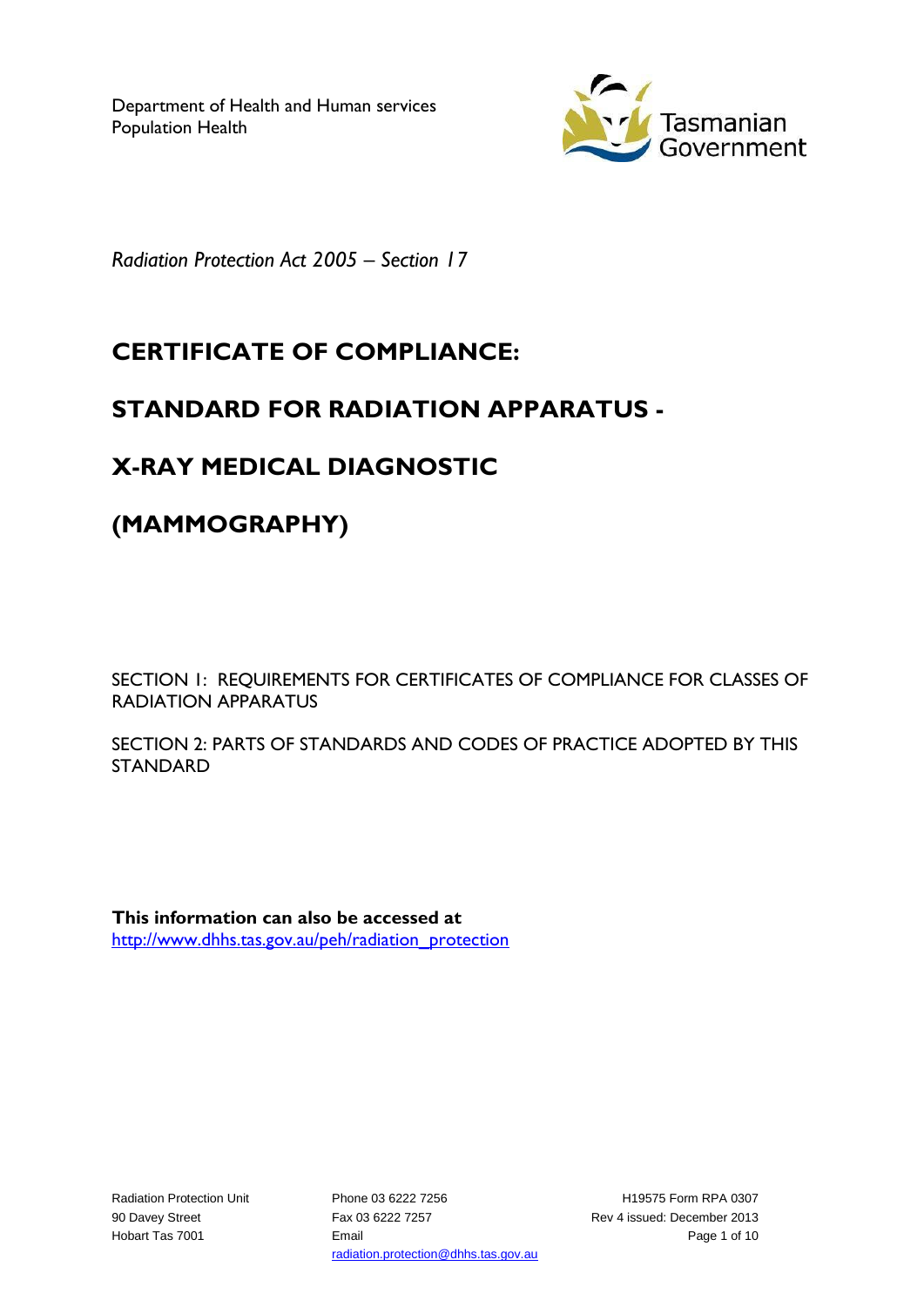### **Section 1 –** REQUIREMENTS FOR CERTIFICATES OF COMPLIANCE FOR CLASSES OF RADIATION APPARATUS.

#### **PART – A**

**Section 2 of this Standard is to be used by an accredited person when assessing Radiation Apparatus, classified by Radiation Protection Act 2005 licences as "Xray mammography", for the purpose of issuing a certificate of compliance in accordance with 17 (1) (b) of the Radiation Protection Act 2005.**

**The Radiation Apparatus must be shown to fully comply with the requirements in Section 2 of this Standard.**

**The requirements in Section 2 are taken from the following:**

| AS/NZS 3200.1.0 1998<br><b>IEC 60601-1</b> | Medical electrical equipment- General requirements for safety -<br><b>Parent Standard</b>                                  |
|--------------------------------------------|----------------------------------------------------------------------------------------------------------------------------|
| AS/NZS 3200.1.3:1996<br>IEC 60601-1-3      | Approval and test specification - Medical electrical equipment -<br>General requirements for safety - Collateral Standard: |
|                                            | Requirements for radiation protection in diagnostic X-ray<br>equipment.                                                    |
| AS/NZS 3200.2.28:1994                      | Approval and test specification - Medical electrical equipment:                                                            |
| IEC 60601-2-28                             | Particular requirements for safety-X-ray source assemblies and X-<br>ray tube assemblies for medical diagnosis generators. |
| AS/NZS 3200.2.45:1999                      | Medical electrical equipment                                                                                               |
| IEC 60601-2-45:1998                        | Part 2.45: Particular requirements                                                                                         |
|                                            | for safety-Mammographic X-ray                                                                                              |
|                                            | equipment and mammographic                                                                                                 |
|                                            | stereotactic devices                                                                                                       |
| <b>ARPANSA Radiation</b>                   | Recommendations and National Standard "Recommendations for                                                                 |
| <b>Protection Series I</b>                 | limiting exposure to ionizing radiation and National standard for                                                          |
|                                            | limiting occupational exposure to ionizing radiation" (1995)                                                               |
| <b>National Accreditation</b>              | Developed by the National Quality Management Committee of                                                                  |
| <b>Standards</b>                           | BreastScreen Australia.                                                                                                    |
|                                            | Endorsed by the National Advisory Committee                                                                                |
|                                            | To BreastScreen Australia July 2001. Revisions endorsed by the                                                             |
|                                            | Australian Screening Advisory Committee November 2004                                                                      |
|                                            | Revisions recommended by the Digital mammography                                                                           |
|                                            | Accreditation Standards Working Group and the National Quality                                                             |
|                                            | management Committee endorsed by the Screening                                                                             |
|                                            | Subcommittee April 2008, including the 2010 Appendix 1.                                                                    |
| <b>RAR</b>                                 | Regulatory Authority Requirements - Department of Health and                                                               |
|                                            | <b>Human Services</b>                                                                                                      |

Phone 03 6222 7256 Fax 03 6222 7257 Email radiation.protection@dhhs.tas.gov.au H19575 Form RPA 0307 Rev 3 Issued: July 2011 Page 2 of 10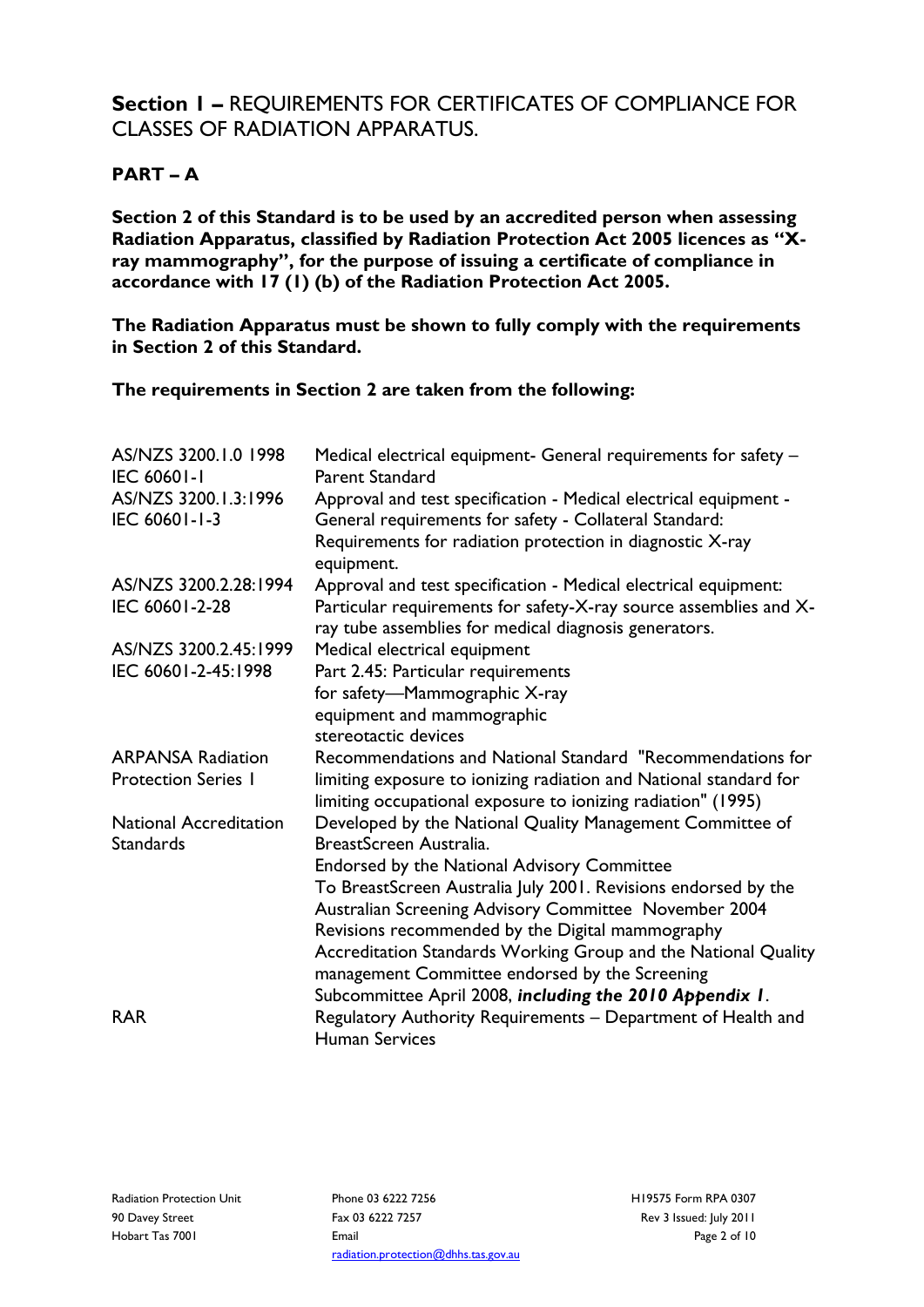#### **PART – B**

**The Standards listed in this part are to be used by a person or company licensed to manufacture or sell Radiation Apparatus, classified by Radiation Protection Act 2005 licences as "X-ray mammography", for the purpose of issuing a certificate of compliance in accordance with 17 (1) (b) of the Radiation Protection Act 2005.**

**The holder of a licence to manufacture or sell such Radiation Apparatus must be able to show that the Radiation Apparatus fully complies with the following Standards\* .**

| AS/NZS 3200.1.0 1998<br><b>IEC 60601-1</b>   | Medical electrical equipment- General requirements for safety -<br><b>Parent Standard</b>                                                                                                             |
|----------------------------------------------|-------------------------------------------------------------------------------------------------------------------------------------------------------------------------------------------------------|
| AS/NZS 3200.1.3:1996<br>IEC 60601-1-3        | Approval and test specification - Medical electrical equipment -<br>General requirements for safety - Collateral Standard:<br>Requirements for radiation protection in diagnostic X-ray<br>equipment. |
| AS/NZS 3200.2.28:1994<br>IEC 60601-2-28      | Approval and test specification - Medical electrical equipment:<br>Particular requirements for safety-X-ray source assemblies and X-<br>ray tube assemblies for medical diagnosis generators.         |
| AS/NZS 3200.2.45:1999<br>IEC 60601-2-45:1998 | Medical electrical equipment<br>Part 2.45: Particular requirements<br>for safety—Mammographic X-ray<br>equipment and mammographic<br>stereotactic devices                                             |

1

<sup>\*</sup> In many cases radiation apparatus will bear the **"CE"** mark, and comply with the requirements of **MDD 93/42/EEC.** As part of the process of obtaining a CE mark the manufacturer makes an application to a "Certifying Body" to have the equipment assessed. Annex III of the MDD directive states that in making an application for **"EC type examination"** the manufacturer would, in their application, state the "Standards" that they wished to be tested against (article 5).

In order for licensed manufacturers or sellers to issue a certificate of compliance under the Radiation Protection Act 2005, they need only demonstrate that they hold, or have access to, the "*EC Declaration of Conformity"* documents which show that the "make and model" of apparatus they are supplying complies with the Standards listed in Part B above.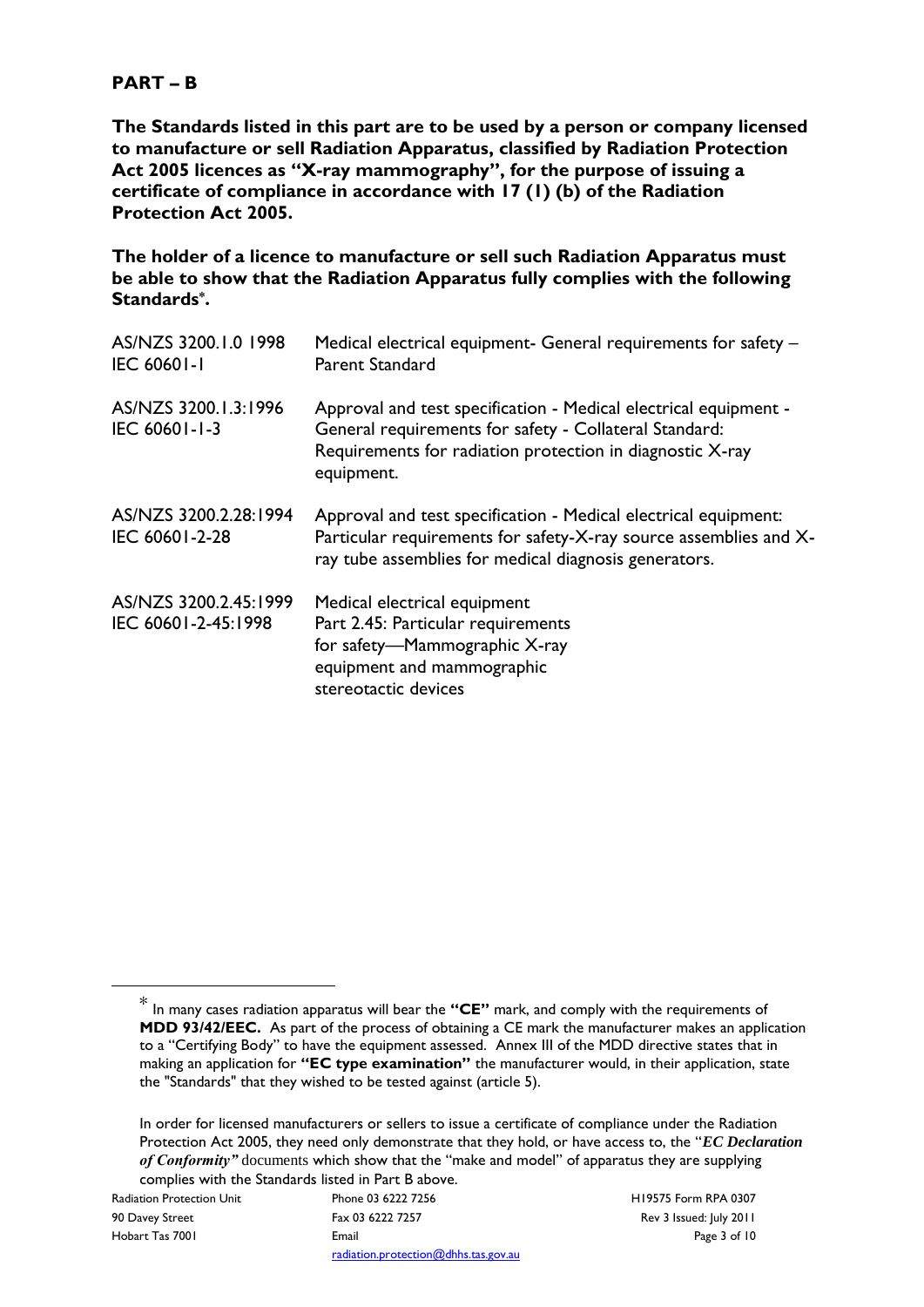### **Section 2 –** PARTS OF STANDARDS AND CODES OF PRACTICE ADOPTED BY THIS STANDARD

| <b>ITEM</b>                                               | <b>Requirements</b>                                                                                                                                                                                                                                                                                                                                                                                                                                                                                                                                                                      |
|-----------------------------------------------------------|------------------------------------------------------------------------------------------------------------------------------------------------------------------------------------------------------------------------------------------------------------------------------------------------------------------------------------------------------------------------------------------------------------------------------------------------------------------------------------------------------------------------------------------------------------------------------------------|
| <b>Indicators</b>                                         |                                                                                                                                                                                                                                                                                                                                                                                                                                                                                                                                                                                          |
| <b>Mains</b>                                              | AS/NZS 3200.1.0 1998 6.3 a)<br>A mains indicator must be clearly identified. "ON" and "OFF" positions must be<br>marked according to the symbols in Appendix D, or indicated by a suitable indicator<br>light or other unambiguous means.                                                                                                                                                                                                                                                                                                                                                |
|                                                           | Note: AS/NZS 3200.1.0:1998 56.8 provides for situations when indicators<br>are not necessarily required.<br>Unless indication is otherwise apparent to the operator from the normal operating<br>position, indicator lights must be provided to indicate the equipment is energised.<br>Dot matrix and other alphanumeric displays are not considered to be indicator lights.<br>Note Red must be used exclusively to indicate that operation must not be started or<br>immediate action is required to terminate a hazardous state of operation.<br>AS/NZS 3200.1:1998 Paragraph 6.7 a) |
| Ready to exposure                                         | AS/NZS 3200.2.1:1998 6.7 table III                                                                                                                                                                                                                                                                                                                                                                                                                                                                                                                                                       |
| Energised X-ray tube<br>audible signal exposure<br>signal | AS/NZS 3200.2.1:1998 6.7 table III<br>A signalling device audible at the location from which the equipment is operated must<br>indicate the termination of the exposure.                                                                                                                                                                                                                                                                                                                                                                                                                 |
| <b>Protection against</b><br>mechanical hazards           |                                                                                                                                                                                                                                                                                                                                                                                                                                                                                                                                                                                          |
| Mechanical stability                                      | <b>National Accreditation Standards</b><br>Mechanical stability, correct and safe function of system components.                                                                                                                                                                                                                                                                                                                                                                                                                                                                         |
| <b>Exposure distances</b><br>Focus-skin distance (FSD)    | Table 205 AS/NZS 3200.1.3:1996<br>A minimum focal spot to skin distance of 20 cm.                                                                                                                                                                                                                                                                                                                                                                                                                                                                                                        |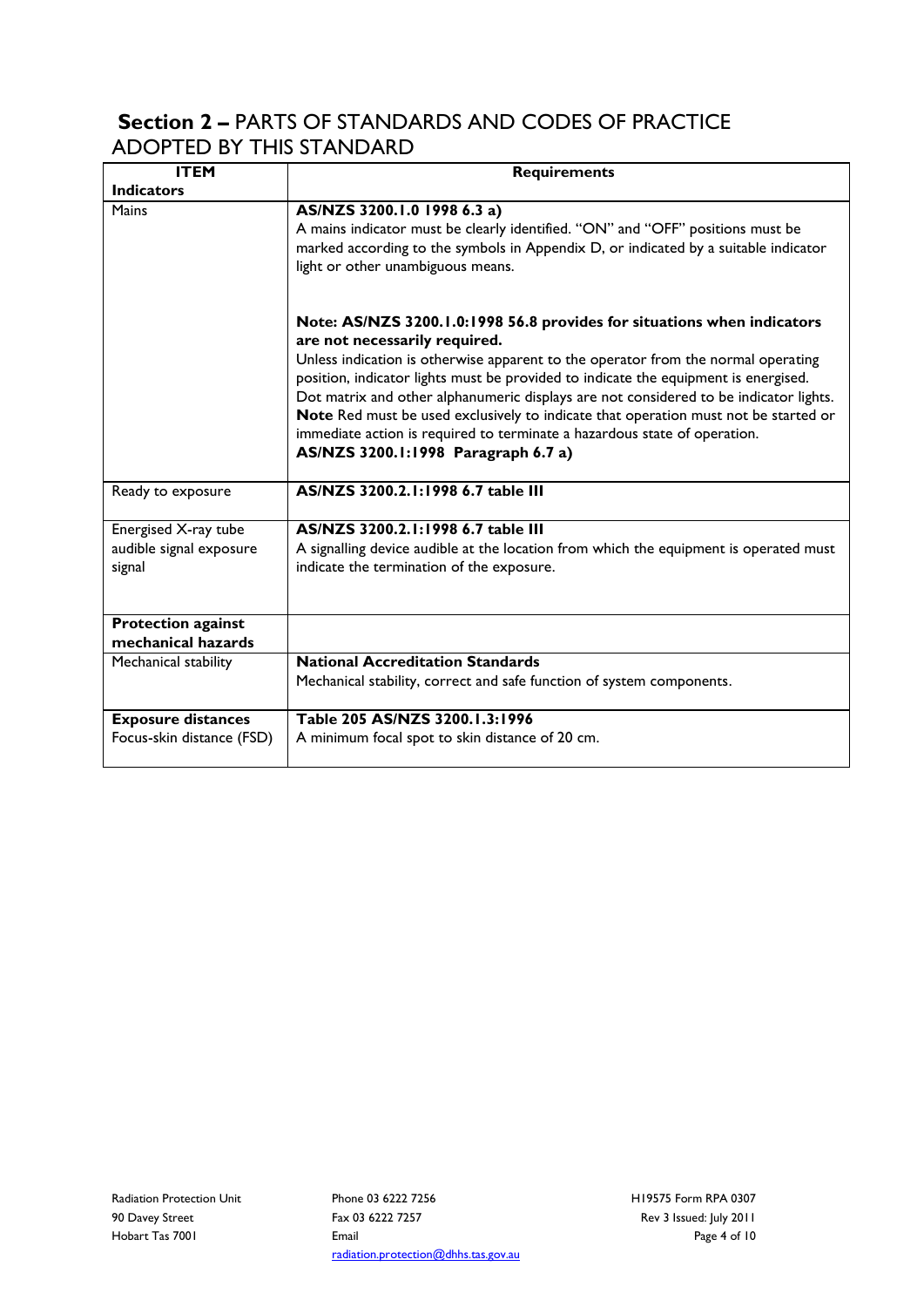| X-ray field               |                                                                                             |
|---------------------------|---------------------------------------------------------------------------------------------|
| Collimator mandatory      | AS/NZS3200.1.3:1996 29.202.1                                                                |
|                           | No X-ray tube must be utilized unless mounted in an X-ray tube housing to which a           |
|                           | beam limiting device has been fitted.                                                       |
| Collimation and alignment | <b>National Accreditation Standards</b>                                                     |
|                           | The X-ray field must:                                                                       |
|                           | (a) extend to the chest wall edge of the image receptor                                     |
|                           | (b) not extend beyond the edge of the primary beam stop for those edges not                 |
|                           | adjacent to the patient's chest wall                                                        |
|                           | (c) not extend by more than 1% of the source to image distance (SID) beyond                 |
|                           | any edge of the image receptor and                                                          |
|                           | (d) for standard contact views, extend to the non-chest wall edges of the image<br>receptor |
|                           | The lack of alignment between any boundary of the light beam and the                        |
|                           | equivalent boundary of the X-ray beam in the plane of the image receptor                    |
|                           | must not exceed 1% of the distance between the focus of the X-ray tube and                  |
|                           | the plane of the image receptor (ie. SID).                                                  |
|                           | The chest wall edge of the compression paddle must:                                         |
|                           | • be aligned just beyond the chest wall edge of the image receptor such                     |
|                           | that the chest-wall edge of the compression paddle does not appear in the                   |
|                           | mammogram                                                                                   |
|                           | • not extend beyond the chest-wall edge of the image receptor by more than                  |
|                           | 1% of the SID with the paddle at 4.5 cm above the breast support                            |
| Patient support/ image    |                                                                                             |
| receptor                  |                                                                                             |
| Transparent compression   | AS/NZS 3200.2.45:1999 22.102.4                                                              |
| plate                     | Transparent compression plate only.                                                         |
| <b>Breast compression</b> | <b>National Accreditation Standards</b>                                                     |
| facilityl                 | Maximum compression force $\leq$ 300 Newtons (N)                                            |
|                           | Maximum power-driven compression force in range 150-200 N                                   |
|                           | Force display accurate to within $\pm$ 20 N (when present)                                  |
|                           | Compressed breast thickness display accuracy within ± 5 mm (when present)                   |
| Attenuation by items in   | AS/NZS 3200.1.3:1996 29.206.1 Table 206                                                     |
| the X-ray beam            | The ATTENUATION EQUIVALENT of the items listed in table 206, when forming                   |
|                           | part of an X-RAY EQUIPMENT and located in the path of the X-RAY BEAM                        |
|                           | between the PATIENT and the X-RAY IMAGE RECEPTOR, must not exceed the                       |
|                           | applicable maximum values given in the table.                                               |
| Beam limitation for fixed | AS/NZS 3200.1.3:1996 29.202.4                                                               |
| focal spot to image       | For fixed focal spot to image receptor distances the X-ray field must be limited by a       |
| receptor                  | fixed beam limiting device.                                                                 |
|                           |                                                                                             |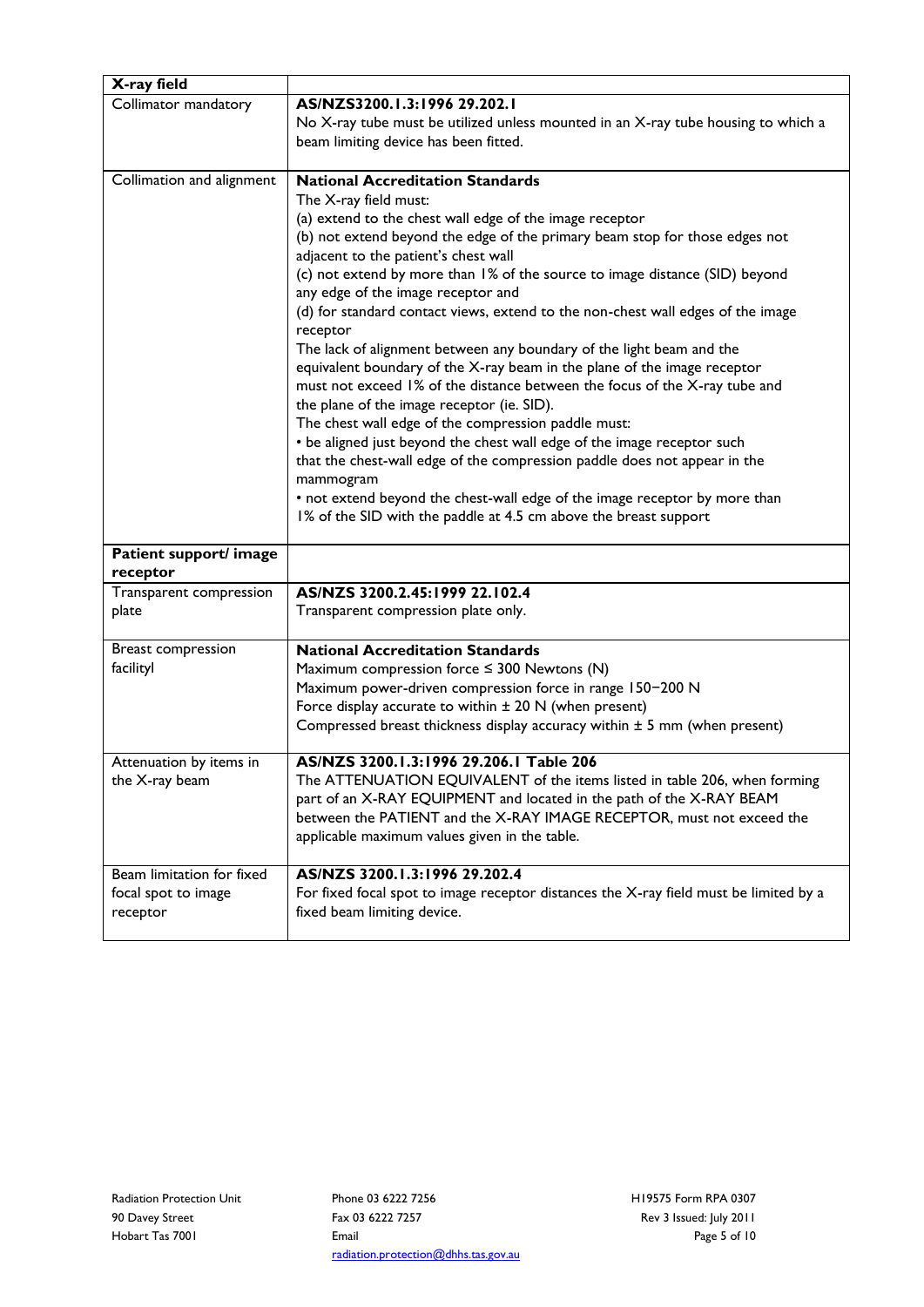| Only electronic timers are acceptable.                                                                                                                                                                                                                                                                                               |
|--------------------------------------------------------------------------------------------------------------------------------------------------------------------------------------------------------------------------------------------------------------------------------------------------------------------------------------|
| <b>RAR</b>                                                                                                                                                                                                                                                                                                                           |
| Values of the X-ray tube voltage must be indicated in kV.<br><b>RAR</b>                                                                                                                                                                                                                                                              |
| Values of the X-ray tube current must be indicated in milliamps.<br><b>RAR</b>                                                                                                                                                                                                                                                       |
| For operation with one or more fixed combinations of exposure factors the                                                                                                                                                                                                                                                            |
| indication at the control panel may be confined to the value of only one of the<br>significant exposure factors.<br><b>RAR</b>                                                                                                                                                                                                       |
|                                                                                                                                                                                                                                                                                                                                      |
| Sufficient radiation shielding must be between the operator and the X-ray unit to<br>ensure the occupational dose limit in (regulations) is complied with.<br><b>RAR</b>                                                                                                                                                             |
| Each exposure must be initiated and maintained by means of a control requiring                                                                                                                                                                                                                                                       |
| continuous actuation by the operator.<br><b>RAR</b>                                                                                                                                                                                                                                                                                  |
| It must not be possible to initiate another exposure without releasing the switch.<br><b>RAR</b>                                                                                                                                                                                                                                     |
| The exposure must be able to be interrupted at any time.<br><b>RAR</b>                                                                                                                                                                                                                                                               |
| Any exposure control must be safeguarded against unintended actuation.<br><b>RAR</b>                                                                                                                                                                                                                                                 |
| AS/NZS 3200.2.45:1999 22.102.1                                                                                                                                                                                                                                                                                                       |
| All mammographic X-ray equipment must be fitted with a breast compression device.                                                                                                                                                                                                                                                    |
| AS/NZS 3200.2.45:1999 22.102.2                                                                                                                                                                                                                                                                                                       |
| All switches controlling movement for the application of compression must be of the<br>type requiring continuous actuation while movement takes place. Hands free<br>actuation must be possible.<br>Fine adjustment must be possible<br>Control from both sides of patient<br>Operator must be able to avoid automatic decompression |
|                                                                                                                                                                                                                                                                                                                                      |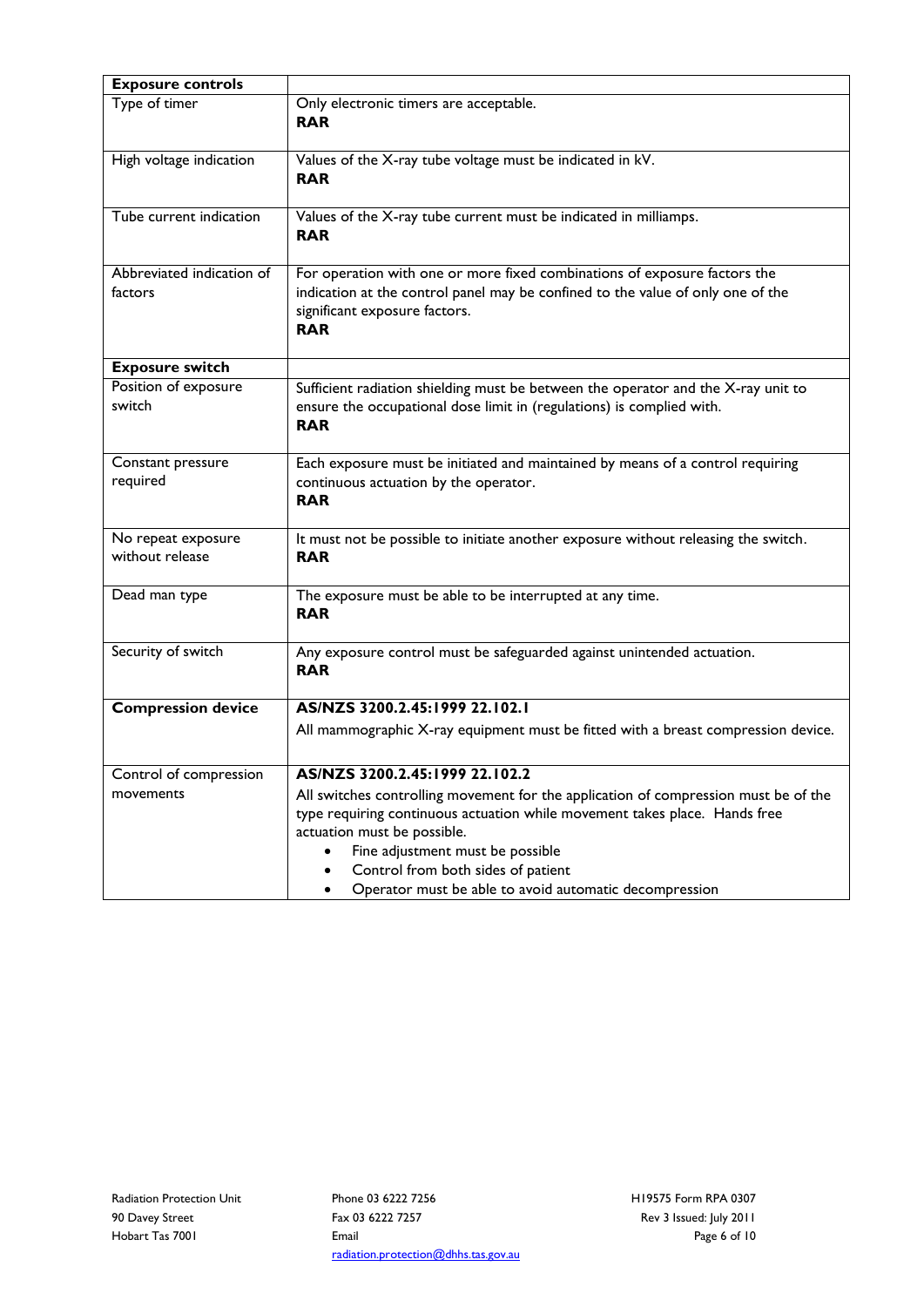| <b>Exposure control</b>            |                                                                                                                                                               |
|------------------------------------|---------------------------------------------------------------------------------------------------------------------------------------------------------------|
| Automatic Exposure                 | <b>National Accreditation Standards</b>                                                                                                                       |
| Control (AEC)                      | An AEC is essential.                                                                                                                                          |
|                                    |                                                                                                                                                               |
| <b>AEC Reporducibility</b>         | <b>National Accreditation Standards</b>                                                                                                                       |
|                                    | Coefficient of variation for both absorbed dose and milli-ampere seconds (mAs) for                                                                            |
|                                    | four phototimed exposures of a test object must be better than or equal to 0.05.                                                                              |
|                                    |                                                                                                                                                               |
| Mean Optical Density               | <b>National Accreditation Standards</b>                                                                                                                       |
| Film Screen                        | Mean optical density must be within $\pm$ 0.2 of the nominated optical density baseline                                                                       |
|                                    | for quality control phantom images. For a given imaging geometry, mean optical                                                                                |
|                                    | density is defined as the mean of optical density measurements made at 4 cm from                                                                              |
|                                    | the chest wall edge on the mid-line of the film for images of 2, 4 and 6 cm of perspex                                                                        |
|                                    | (or tissue mimicking material) obtained using clinically relevant AEC, kilovolts peak                                                                         |
|                                    | (kVp) and target/filter selections, the 18 by 24 cm film format and a single density                                                                          |
|                                    | setting.                                                                                                                                                      |
|                                    |                                                                                                                                                               |
| Compensation film screen           | <b>National Accreditation Standards</b>                                                                                                                       |
|                                    | For photo-timed imaging of 2, 4 and 6 cm phantom thicknesses using a single density                                                                           |
|                                    | setting and clinically relevant kVp and target/filter selections the AEC must be able to                                                                      |
|                                    | maintain optical density to within ± 0.15 of the mean optical density for contact                                                                             |
|                                    | geometry and ± 0.20 of the mean optical density for magnification geometry (if used).                                                                         |
|                                    |                                                                                                                                                               |
| <b>Compensation &amp; Contrast</b> | <b>National Accreditation Standards</b>                                                                                                                       |
| to Noise Ratio (CNR)               | The equipment vendor must provide the manufacturer's recommended                                                                                              |
| Digital radiography                | target pixel values and allowable tolerance for a range of PMMA absorber                                                                                      |
|                                    | thicknesses. In some systems, the AEC is designed to maintain an essentially<br>constant MPV over the thickness range, in which case a single target value is |
|                                    | appropriate.                                                                                                                                                  |
|                                    |                                                                                                                                                               |
|                                    | The MPV should be within ±10% of the baseline value for the respective                                                                                        |
|                                    | PMMA thickness.                                                                                                                                               |
|                                    |                                                                                                                                                               |
|                                    | When a 0.2 mm AI foil is used as a contrast test tool the CNR for 2, 4 and 6 cm                                                                               |
|                                    | PMMA may be measured and the provisional requirement is that.                                                                                                 |
|                                    | The ratio $CNR_{2cm}$ /CNR <sub>4cm</sub> > 1.1 and ratio $CNR_{6cm}$ /CNR <sub>4cm</sub> > 0.9                                                               |
|                                    | For systems that use hardcopy for reporting the OD should comply with the                                                                                     |
|                                    | standards for film screen mammography.                                                                                                                        |
|                                    |                                                                                                                                                               |
| Compensation                       | <b>National Accreditation Standards</b>                                                                                                                       |
| Computed radiography               | The absorbed dose to the image plate should be within $\pm 10\%$ of the                                                                                       |
|                                    | baseline value for the respective PMMA thickness.                                                                                                             |
|                                    |                                                                                                                                                               |
|                                    | Variation of the absorbed dose to the image plate as a function of thickness                                                                                  |
|                                    | (2 cm to 6 cm PMMA) should be less than ±20% for both contact and                                                                                             |
|                                    | magnification modes (if applicable).                                                                                                                          |
|                                    |                                                                                                                                                               |
|                                    | For systems that use hardcopy for reporting the OD should comply with the<br>standards for film screen mammography.                                           |
|                                    |                                                                                                                                                               |
|                                    |                                                                                                                                                               |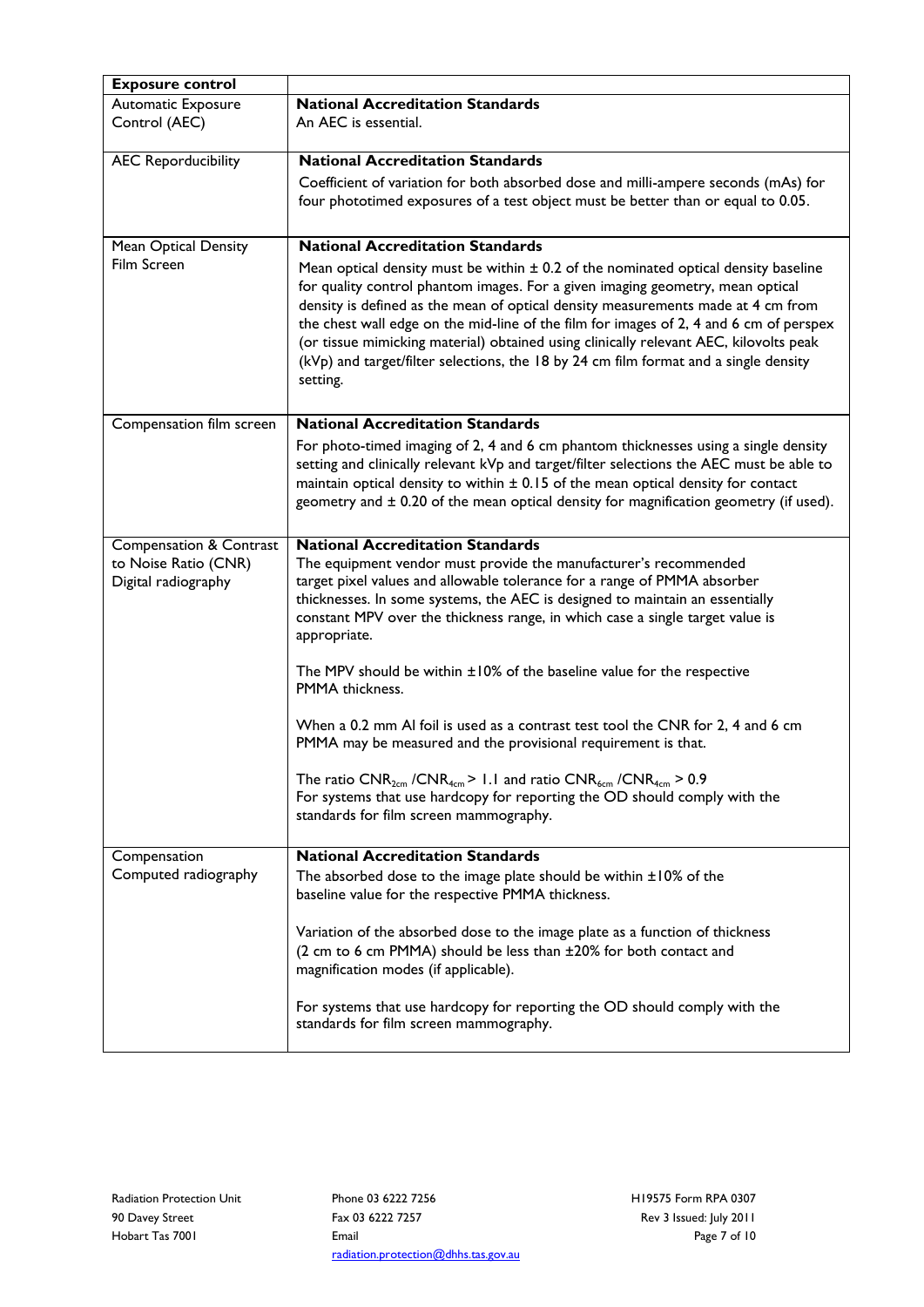| <b>Density Control</b>  | <b>National Accreditation Standards</b>                                                                                                              |
|-------------------------|------------------------------------------------------------------------------------------------------------------------------------------------------|
| Film screen             | The difference in film optical density produced by adjacent density control                                                                          |
|                         | settings should not be less than 0.10 and must not exceed 0.20.                                                                                      |
|                         | Mammography units in use prior to 2010 must not exceed 0.25.                                                                                         |
|                         |                                                                                                                                                      |
| <b>Density Control</b>  | <b>National Accreditation Standards</b>                                                                                                              |
| Digital radiography (if | The density control should be capable of changing the mAs<br>from the value used normally by -25% to +50%.                                           |
| applicable)             |                                                                                                                                                      |
|                         |                                                                                                                                                      |
| <b>Density Control</b>  | <b>National Accreditation Standards</b>                                                                                                              |
| Computed radiography    | The density control should be capable of changing the mAs<br>from the value used normally by -25% to +50%                                            |
|                         |                                                                                                                                                      |
| Security cut-out and    | <b>National Accreditation Standards</b>                                                                                                              |
| backup timer            | Security cut-out mechanisms should be present and terminate the                                                                                      |
|                         | exposure within 50 ms or within 5 mAs or with an entrance absorbed dose                                                                              |
|                         | for the American College of Radiology (ACR) accreditation phantom of less                                                                            |
|                         | than 0.44 mGy. In the absence of security cut-out a back-up timer must<br>terminate exposure at $\leq 600$ mAs.                                      |
|                         |                                                                                                                                                      |
| Image uniformity and    |                                                                                                                                                      |
| artefact                |                                                                                                                                                      |
|                         |                                                                                                                                                      |
|                         |                                                                                                                                                      |
| Film screen             | <b>National Accreditation Standards</b>                                                                                                              |
|                         | The optical density produced for photo-timed exposure of a suitable phantom should                                                                   |
|                         | be within +/- 0.1 and must be within +/- 0.15 of the average optical density for all<br>cassettes of the same size.                                  |
|                         |                                                                                                                                                      |
| Digital radiography     | <b>National Accreditation Standards</b>                                                                                                              |
|                         | Maximum deviation of MPV in any ROI $\leq \pm$ 15% of MPV for central ROI                                                                            |
|                         | Maximum deviation in SNR $\leq \pm$ 15% of mean SNR for central ROI.                                                                                 |
|                         | Maximum deviation in SNR as a function of time is $\leq \pm 10\%$ .<br>There must be no evidence of blotches or regions of altered noise appearance, |
|                         | observable grid lines or table top structures, bright or dark pixels                                                                                 |
|                         |                                                                                                                                                      |
| Ghost Image Evaluation  | Assessed using 40 mm PMMA and 0.1 mm AI foil:                                                                                                        |
|                         | ghost image factor $< 0.3$                                                                                                                           |
|                         |                                                                                                                                                      |
| Computed radiography    | <b>National Accreditation Standards</b><br>Maximum deviation of MPV in any ROI $\leq \pm$ 15% of MPV for central ROI                                 |
|                         | Maximum deviation in SNR $\leq \pm$ 15% of mean SNR for central ROI.                                                                                 |
|                         | Maximum deviation in SNR as a function of time is $\leq \pm 10\%$ .                                                                                  |
|                         | There must be no evidence of blotches or regions of altered noise appearance,                                                                        |
|                         | observable grid lines or table top structures, bright or dark pixels                                                                                 |
|                         |                                                                                                                                                      |
|                         | Maximum mAs variation $\leq \pm 10\%$ between all plates<br>Coefficient of variation (COV) of absorbed dose to QC plate < 0.05                       |
|                         | Absorbed dose to individual plate should differ from mean for that size by <                                                                         |
|                         | ± 5%.                                                                                                                                                |
|                         | Difference in mean absorbed dose to plates of different sizes $\leq \pm 20\%$ .                                                                      |
|                         |                                                                                                                                                      |
| Ghost Image Evaluation  | Assessed using 40 mm PMMA and 0.1 mm AI foil:                                                                                                        |
|                         | ghost image factor $< 0.3$                                                                                                                           |
|                         |                                                                                                                                                      |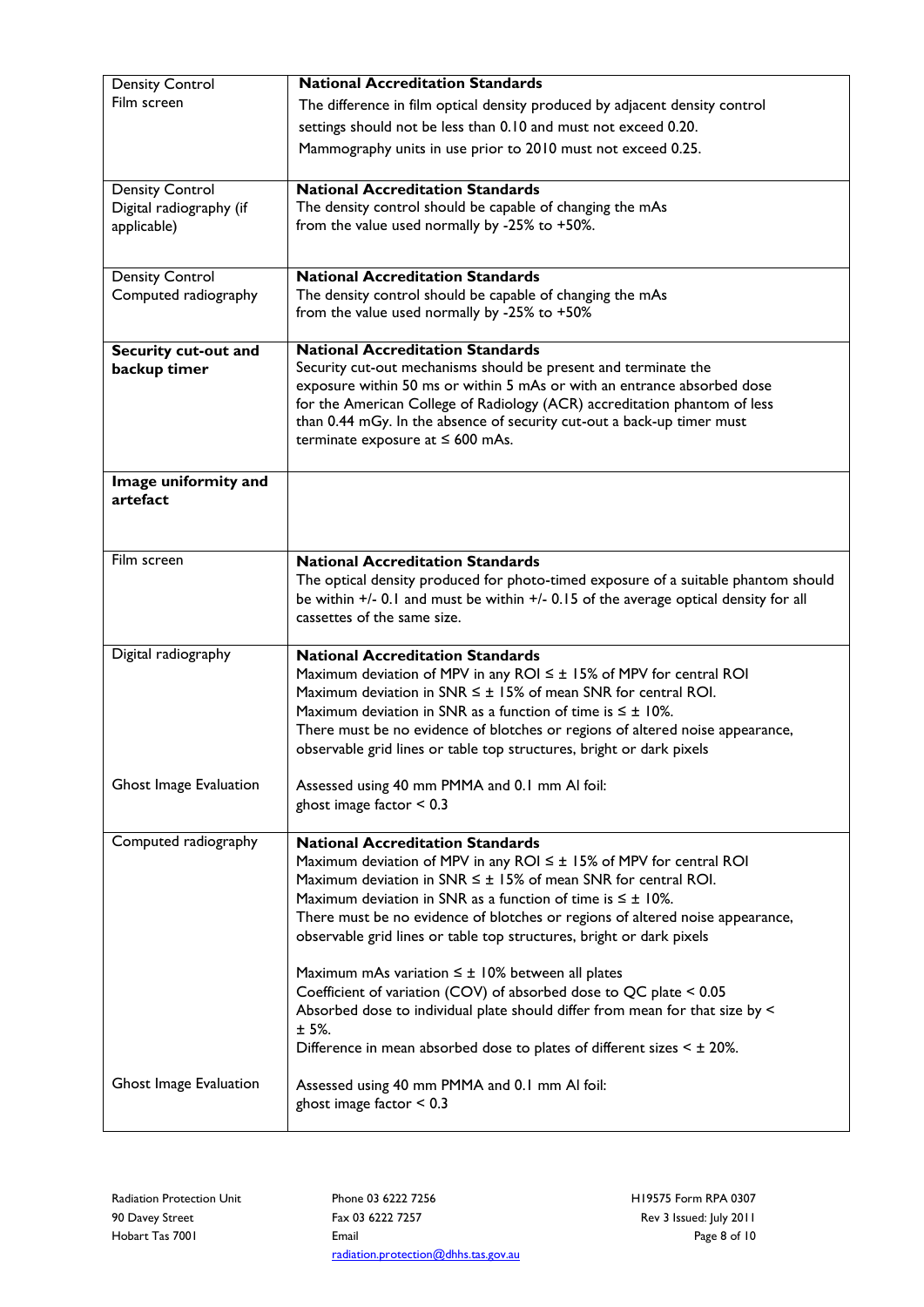| Light beam         |                                                                                                                   |
|--------------------|-------------------------------------------------------------------------------------------------------------------|
| thermal protection | AS/NZS 3200.2.28:1994 42.101                                                                                      |
|                    | Beam limiting devices incorporating a light field indicator must be provided with one                             |
|                    | of the following means to reduce the possible temperature rise occurring if the lamp                              |
|                    | remains energised while the beam limiting device is covered with drapes or other                                  |
|                    | material, reducing the normal heat dissipation                                                                    |
|                    | a) a thermal cut out                                                                                              |
|                    | b) a time limiting device preventing the lamp remaining on for more than 2 minutes                                |
|                    | c)a statement in the accompanying documents giving details of a time limiting switch                              |
|                    | to be connected externally to perform the function described in b)                                                |
|                    |                                                                                                                   |
| illuminance        | 100 lux at 1 metre.                                                                                               |
|                    | <b>RAR</b>                                                                                                        |
|                    |                                                                                                                   |
| <b>Target</b>      |                                                                                                                   |
| Focal spot         |                                                                                                                   |
| sizes              | <b>National Accreditation Standards</b>                                                                           |
|                    | As per manufacturer's specifications prior to November 2004.                                                      |
|                    |                                                                                                                   |
|                    | Note tubes replaced after this time must meet the system resolution requirements of                               |
|                    | >= 11 line pairs per millimetre (lp/mm) for line pair bars perpendicular to the anode-<br>cathode axis and;       |
|                    |                                                                                                                   |
|                    | >= 13 lp/mm for line pair bars parallel to the anode cathode axis                                                 |
| Filtration         | The half value layer (HVL) must satisfy relationship:                                                             |
|                    | $[(kVp/100) + 0.03] \le HVL < [(kVp/100) + C]$                                                                    |
|                    | Where:                                                                                                            |
|                    | $C = 0.12$ mm Al for Mo/Mo                                                                                        |
|                    | $= 0.19$ mm AI for Mo/Rh                                                                                          |
|                    | $= 0.22$ mm AI for Rh/Rh                                                                                          |
|                    | $= 0.30$ mm AI for W/Rh                                                                                           |
|                    | $= 0.32$ mm AI for W/AI                                                                                           |
| kVp interlock      | AS/NZS 3200.1.3:1996 29.201.4                                                                                     |
|                    | FILTRATION in X-RAY SOURCE ASSEMBLIES                                                                             |
|                    | In respect of FILTRATION, X-RAY SOURCE ASSEMBLIES must comply with the                                            |
|                    | following requirements:                                                                                           |
|                    | - X-ray source assemblies may be provided with means to mount, to dismount, or                                    |
|                    | to select, one or more ADDED FILTERS, without the use of TOOLS. When any such                                     |
|                    | selectable ADDED FILTERS are provided they must comply with the following                                         |
|                    | requirements:                                                                                                     |
|                    | a) they must be identifiable when in position for NORMAL USE;                                                     |
|                    | b) if the presence of a selectable ADDED FILTER is necessary in order to attain the                               |
|                    | requirements for TOTAL FILTRATION in X-RAY EQUIPMENT, given in 29.201.5,                                          |
|                    | means must be provided to enable the presence of the appropriate selectable                                       |
|                    | ADDED FILTER to be detected by the control system of an associated HIGH-                                          |
|                    | <b>VOLTAGE GENERATOR;</b>                                                                                         |
|                    | NOTE - This requirement for an INTERLOCK is of special importance in                                              |
|                    | X-RAY EQUIPMENT for mammography, in respect of which there are no                                                 |
|                    | requirements for a minimum QUALITY EQUIVALENT FILTRATION                                                          |
|                    | from irremovable materials or for the provision of fixed ADDED FILTERS<br>in the X-RAY TUBE ASSEMBLIES concerned. |
|                    |                                                                                                                   |
|                    |                                                                                                                   |